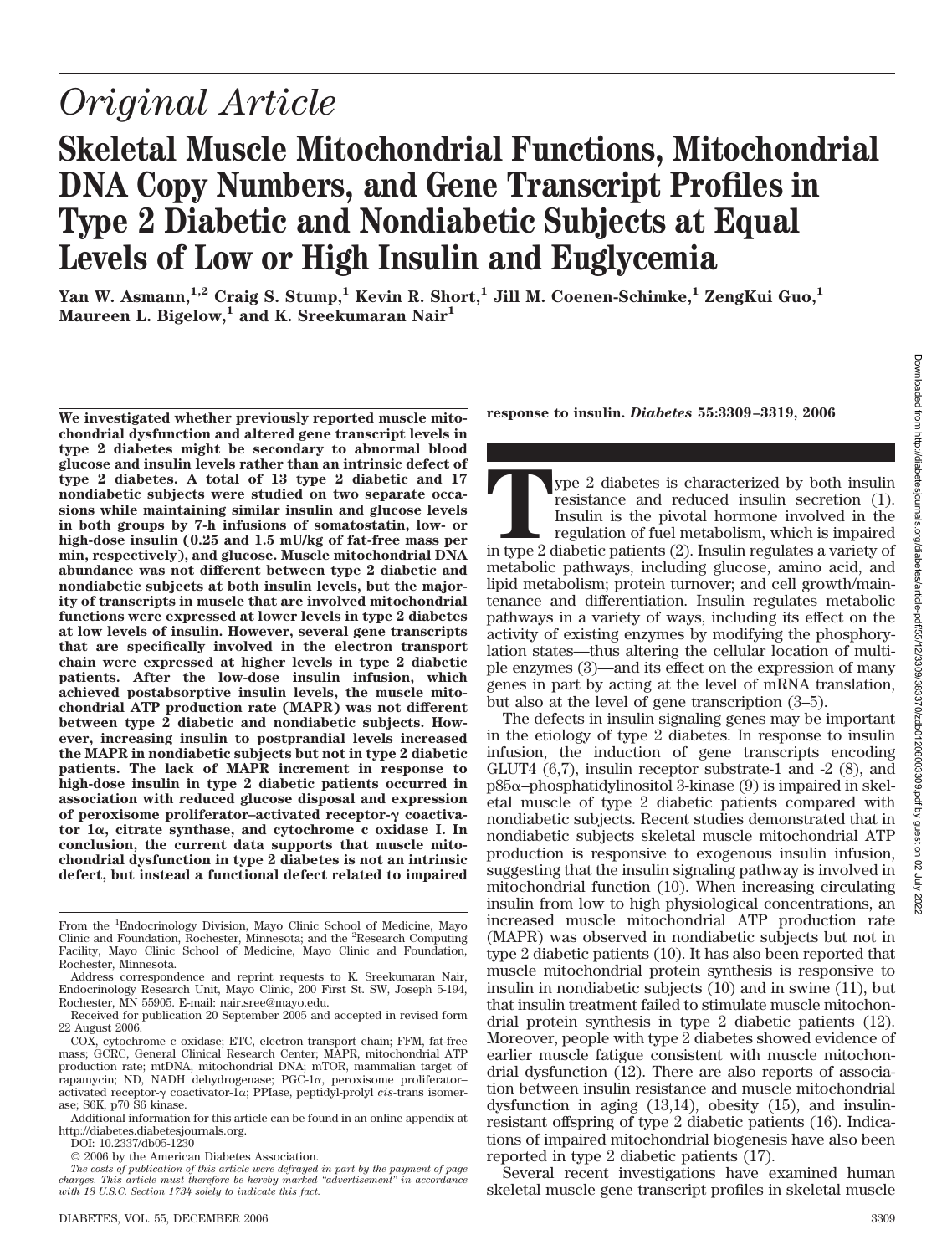### TABLE 1

Characteristics, including body composition, fasting glucose and insulin, nonesterified fatty acids, intramuscular triglyceride, and *V*O2 peak in type 2 diabetic patients and nondiabetic subjects

|                                            | Groups                   |                  |                      |                  |  |  |
|--------------------------------------------|--------------------------|------------------|----------------------|------------------|--|--|
|                                            | Type 2 diabetic patients |                  | Nondiabetic subjects |                  |  |  |
| Characteristic                             | Means                    | $\boldsymbol{n}$ | Means                | $\boldsymbol{n}$ |  |  |
| Age (years)                                | $58.0 \pm 3.5$           | 13               | $54.6 \pm 2.5$       | 17               |  |  |
| Weight (kg)                                | $81.1 \pm 2.7$           | 13               | $81.6 \pm 3.3$       | 17               |  |  |
| BMI $\left(\frac{kg}{m^2}\right)$          | $27.7 \pm 1.0$           | 13               | $26.6 \pm 0.8$       | 17               |  |  |
| Fat $(\%)$                                 | $33.1 \pm 2.8$           | 13               | $37.1 \pm 2.5$       | 17               |  |  |
| $FFM$ $(kg)$                               | $51.1 \pm 3.0$           | 13               | $49.1 \pm 3.0$       | 17               |  |  |
| Waist (cm)                                 | $95.8 \pm 3.3$           | 12               | $95.0 \pm 2.8$       | 17               |  |  |
| Fasting glucose (mmol/l)                   | $7.8 \pm 0.5$            | 13               | $4.9 \pm 5.1$        | $16*$            |  |  |
| Baseline insulin (pmol/l)                  | $66.3 \pm 16.3$          | 13               | $28.2 \pm 3.4$       | $15*$            |  |  |
| Baseline plasma NEFA level (mmol/l)        | $0.45 \pm 0.05$          | 12               | $0.32 \pm 0.03$      | 16               |  |  |
| Intramuscular triglyceride (mmol/g muscle) | $19.3 \pm 5.5$           | 12               | $17.8 \pm 6.5$       | 12               |  |  |
| V <sub>0</sub> , peak (ml/kg FFM per min)  | $34.2 \pm 1.6$           | 13               | $38.9 \pm 1.6$       | 17               |  |  |

Values are the means  $\pm$  SEM. \*Significant difference between type 2 diabetic patients and nondiabetic subjects. Only fasting glucose ( $P =$ 0.00014), and fasting insulin levels  $(P = 0.039)$  were different between two study subjects. NEFA, nonesterified fatty acid.

from patients with type 2 diabetes, since muscle is the predominant site of insulin-induced glucose disposal and the major site of insulin resistance in type 2 diabetes (18–22). Overall, patients with type 2 diabetes had impaired transcripts of genes involved in oxidative metabolism (20–22), glucose metabolism (22), and lipid metabolism (20). However, these studies were carried out either under postabsorptive states, when blood glucose and insulin levels were significantly higher in diabetic subjects compared with nondiabetic subjects (20,22), or after a short period (2 h) of euglycemic-hyperinsulinemic clamp, where the blood insulin levels may not be similar between the two study groups (21). Insulin treatment for 10 days normalized the impaired transcript levels of many genes involved in energy metabolism as well as other genes in type 2 diabetic patients (22). However, insulin treatment, though achieving normoglycemia, resulted in significantly higher blood insulin levels and may have contributed to alterations of transcript levels of additional genes in type 2 diabetic patients. Therefore, it is important to expose the skeletal muscle of both diabetic and nondiabetic subjects to similar levels of plasma insulin and glucose for a similar period in order to clearly determine the altered skeletal muscle gene transcripts in type 2 diabetes.

To determine whether there is a defect in the skeletal muscle mitochondrial oxidative phosphorylation pathway in type 2 diabetic patients, we compared the mitochondrial DNA (mtDNA) abundance, gene transcript levels, MAPR, and protein levels of key electron transport chain (ETC) genes in skeletal muscle of type 2 diabetic and nondiabetic subjects at postabsorptive (7-h low-dose insulin infusion) and postprandial (7-h high-dose insulin infusion) insulin levels and euglycemia. These studies were performed during somatostatin infusion to inhibit endogenous insulin secretion, thereby insuring that all subjects had comparable portal and peripheral insulin concentrations on the study days.

### **RESEARCH DESIGN AND METHODS**

Patients with type 2 diabetes  $(n = 13,$  all Caucasians) and nondiabetic control subjects ( $n = 17$ , all Caucasians) without a family history of diabetes were matched for age, sex, physical activity history, BMI, and body composition (Table 1) for MAPR measurements. Type 2 diabetes was verified by clinical history, fasting glucose, and oral glucose tolerance testing. The duration of diabetes diagnosis (means  $\pm$  SE) in the type 2 diabetic group was 5.7  $\pm$  1.5 years. Diabetes was managed by lifestyle modification (exercise/diet) alone in five subjects, although none of these participants were actively engaged in regular exercise training. The other eight subjects with type 2 diabetes used hypoglycemic agents, including combinations of insulin  $(n = 2)$ , metformin  $(n = 6)$ , glimipride  $(n = 2)$ , and glyburide  $(n = 1)$ . Patients taking thiazolidinediones were excluded from the study. Fat mass and fat-free mass (FFM) were measured by using dual X-ray absorptiometry (DPX-IQ; Lunar, Madison, WI). Female subjects were studied on the luteal phase of their menstrual cycle. Physical activity history during the previous year was assessed using the Minnesota Leisure Time Activity questionnaire (23). Microarray studies and Western blot analysis were carried out only in eight each well-matched diabetic and nondiabetic subjects. Real-time PCR and mtDNA copy measurements were carried out in 12 type 2 diabetic/17 nondiabetic subjects, and 13 type 2 diabetic/15 nondiabetic subjects, respectively.

The study protocol was approved by the Mayo Clinic institutional review board, and all subjects provided their informed consent before entering the study. During an initial screening visit, subject eligibility was confirmed by a review of medical history, physical exam, blood testing, oral glucose tolerance test, and a standard treadmill stress test to exclude cardiovascular abnormality. At least 4 days before the inpatient study, peak oxygen uptake ( $V_{O_{20eak}}$ ) was measured during leg cycling, as previously described (12). Two studies were performed for each subject at the Mayo Clinic General Clinical Research Center (GCRC). All subjects were on a standard weight-maintaining diet (carbohydrate/protein/fat 55:15:30% by calories) provided by the GCRC for 3 consecutive days before each inpatient study period. In type 2 diabetic patients, all oral hypoglycemics and long-acting insulins were discontinued 10 days before admission. All type 2 diabetic subjects were studied 10 days after discontinuation of diabetes therapy. Subjects were admitted to the GCRC at 1700 and ingested a standard meal at 1800 and a snack at 2200. Thereafter, they fasted until the end of the inpatient period the following day. Insulin was infused at either the low or the high dose (0.25 or 1.5 mU/kg of FFM per min, respectively) for 7 h (0600–1300) on the separate study days. All subjects were studied first with low-dose insulin and then with high-dose insulin infusion on the next day, with the exception of three subjects because of scheduling difficulties. The high-dose insulin infusions for these three subjects were performed 7, 49, and 219 days after the low-dose insulin infusions. Somatostatin  $(7 \mu g/kg$  of FFM per h) was infused on both study days to suppress endogenous secretions of insulin, growth hormone, and glucagons. Growth hormone (5 ng/kg of FFM per min) was replaced, but glucagons were not replaced because muscle has no glucagon receptors. Arterialized blood was collected using the heated hand vein method (24). Plasma glucose was measured every 10–15 min with a glucose analyzer (Beckman, Fullerton, CA). Euglycemia was maintained by dextrose (40% solution) infusion as previously described (25).

**Muscle biopsies.** Vastus lateralis muscle samples were obtained under local anesthesia (lidocaine, 2%) with a percutaneous needle, as previously described (26), from both nondiabetic and type 2 diabetic subjects after 3 and 7 h of low- or high-dose insulin infusions. Therefore, each subject had a total of four muscle biopsies. A portion of the muscle obtained at 7 h was kept on ice in saline-soaked gauze for immediate preparation of mitochondria for MAPR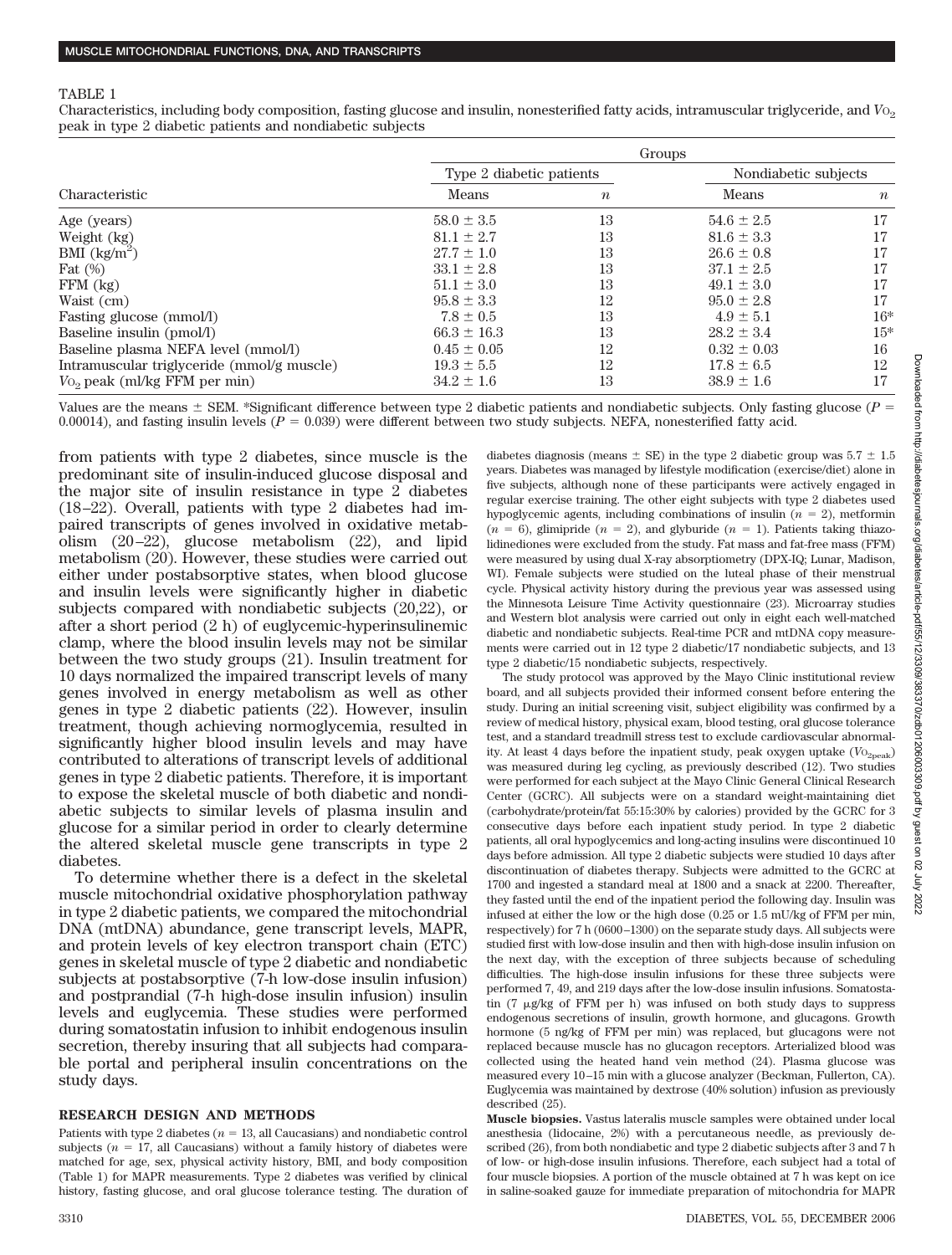studies. Otherwise, muscle samples were immediately frozen in liquid nitrogen and stored at  $-80^{\circ}$ C.

**Plasma analysis.** Plasma insulin concentration was measured with a two-site immunoenzymatic assay (Access system; Beckman Instruments, Chaska, MN). Nonesterified free fatty acids were measured using an enzymatic colorimetric assay (NEFA C; Wako Chemicals, Richmond, VA).

**MAPR.** Muscle mitochondria were prepared by centrifugation, and MAPR was monitored with a bioluminescent technique (10,27). The reaction mixture included a luciferin-luciferase ATP monitoring reagent (BioThema, Haninge, Sweden), substrates for oxidation, and  $35 \mu$ mol/l ADP. Substrates used were (in mmol/l final concentration): 10 glutamate plus 1 malate, 20 succinate plus 0.1 rotenone, 1 pyruvate plus 0.05 palmitoyl-L-carnitine plus 10  $\alpha$ -ketoglutarate plus 1 malate, 1 pyruvate plus 1 malate, and 0.05 palmitoyl-L-carnitine plus 1 malate, with blank tubes used for measuring background activity. All reactions for a given sample were monitored simultaneously at 25°C for 20–25 min and calibrated with the addition of an ATP standard using a BioOrbit 1251 luminometer (BioOrbit Oy, Turku, Finland). Mitochondrial integrity was monitored by measuring citrate synthase activity before and after membrane disruption by two freeze-thaw cycles and the addition of Triton X-100. All preparations used were 90–94% intact with no differences between groups.

**Analysis of gene transcripts using GeneChips.** Total RNAs were purified using an RNeasy Protect Mini Kit from Qiagen. The quality and quantity of total RNA was measured using the Agilent test on a Bioanalyzer (Agilent Technologies, Palo Alto, CA). Gene transcript profiles in both nondiabetic and type 2 diabetic subjects after low- or high-dose insulin infusions were studied by high-density oligonucleotide microarrays containing probes for 54,675 genes and expressed sequence tags (HG-U133 plus two GeneChip arrays; Affymetrix, Santa Clara, CA). Sample labeling, hybridization of test array, and hybridization of full-size arrays were performed by the Mayo Clinic Advanced Genomics Technology Center Microarray Lab using protocols described in the Affymetrix GeneChip expression analysis technical manual.

**Real-time RT-PCR.** The transcript levels of selected genes were examined by real-time quantitative PCR (Applied Biosystems PRISM 7700) as described previously (26). The primers for nuclear-encoded genes were designed to cover the boundaries of two adjacent exons, and the primers for mitochondrial-encoded genes were designed to expand the coding region and poly-A tail, thereby eliminating the possibility of amplifying DNA. The abundance of each target gene was normalized to the signal for 28S ribosomal RNA, which was coamplified within the same reaction well.

**Western blot.** Muscle tissues were homogenized in ice-cold cell lysis buffer (Cell Signaling Technology, Beverly, MA) supplemented with protease inhibitors (Mini Complete; Roche, Indianapolis, IN) and incubated on ice for 30 min. After high-speed centrifugation, supernatants from each sample were used for Western analysis. The same amount of protein was loaded  $(\sim40-60$ g) onto each lane. The densitometric analysis was performed using a Kodak Image Station 1000. Peroxisome proliferator-activated receptor- $\gamma$  coactivator- $1\alpha$  (PGC- $1\alpha$ ) antibody was purchased from Bethyl Laboratories (Montgomery, TX). Cytochrome c oxidase I (COX1) and citrate synthase antibodies were purchased from Molecular Probes and Chemicon International (Temecula, CA), respectively. Antibodies for phosphorylated and total Akt, p70 S6 kinase (S6K), and mammalian target of rapamycin (mTOR) were from Cell Signaling Technology. The specific phosphorylation sites measured were: Thr308-Akt, Thr389-S6K, and Ser2448-mTOR.

**mtDNA quantification.** DNA extractions were performed on frozen muscle samples from individual subjects using a QIAamp DNA mini kit (Qiagen). A real-time quantitative PCR system (PE Biosystems) was used to measure the mtDNA copy numbers, using mtDNA-encoded NADH dehydrogenase 1 (ND1) and ND4 genes (13). The abundance of each target gene was normalized to the signal for 28S ribosomal RNA, which was coamplified within the same reaction well.

**Intramuscular triglyceride measurement.** Intramuscular triglyceride concentrations were measured as previously described (28), except that the triglyceride was purified by thin-layer chromatography rather than highperformance liquid chromatography using triglyceride external standards.

**Data analysis.** We subjected the microarray data to invariant probe set normalization with a perfect-match–only model by dChip (29). We only considered genes for which there was at least a single measure 300. Differences between type 2 diabetic and nondiabetic subjects after low- or high-dose insulin infusions were evaluated using unpaired Student's *t* test with unequal variances. Differences within the same subject between low- and high-dose insulin infusions were measured using paired Student's *t* test. When adjusted for the multiple comparison errors (30), no single gene remained different between the two compared groups. Therefore, we opted to focus on significantly different functional groups rather than individual genes. The functions of the genes were assigned according to NetAffx gene ontology annotations (www.affymetrix.com/analysis). The identification of functional groups with significantly enriched gene numbers was performed using MAP-

PFinder 2.0 (http://www.genmapp.org) (31) and GOTree Machine (32). Functional groups with a  $P$  value  $\leq 0.01$  were considered statistically significant.

## **RESULTS**

As expected, fasting glucose and insulin concentrations were significantly higher in type 2 diabetic than nondiabetic subjects (Table 1). No other parameters, including *V*O2peak and intramuscular triglycerides, were significantly different between type 2 diabetic and nondiabetic subjects. The leisure time activity scores did not show significant differences between the two study groups (data not shown).

**Plasma insulin glucose and glucose infusion rates.** Similar insulin levels were noted in both type 2 diabetic and nondiabetic groups after 3 h of insulin infusion (Fig. 1*A*). After a 7-h high-dose insulin infusion, plasma insulin concentrations (292.8  $\pm$  22.7 and 275.4  $\pm$  8.0 pmol/l in nondiabetic and type 2 diabetic subjects, respectively) were significantly higher than those after the low-dose insulin infusion (43.4  $\pm$  4.2 and 45.4  $\pm$  2.2, respectively). During insulin infusions, plasma glucose was clamped to  $\sim$  5.0 mmol/l for both type 2 diabetic and nondiabetic subjects by glucose infusion (Fig. 1*B*–*C*). The glucose infusion rate required to maintain similar plasma glucose was significantly higher in nondiabetic than type 2 diabetic subjects during both low- and high-dose insulin infusion  $(P < 0.001)$ .

**mtDNA abundance.** There were no differences in mtDNA copy numbers between type 2 diabetic and nondiabetic subjects after 7 h of low- or high-dose insulin infusion using both ND1 and ND4 probes (Fig. 2).

**Gene transcript levels.** After a 7-h low-dose insulin infusion, 1,727 gene transcript levels were different between type 2 diabetic and nondiabetic subjects (details in online appendix Suppl-1, available at http://diabetes. diabetesjournals.org), of which 888 genes were expressed at higher levels in nondiabetic subjects, and 839 genes were higher in type 2 diabetic patients. The coordinately altered gene groups (Fig. 3*A* and online appendix Suppl-1a, Table 1a-1) included inflammatory responses, immune responses, and antigen processes (expressed at higher levels in type 2 diabetes), as well as mitochondrion, glucose metabolism, protein transport, and regulation of translation (expressed at lower levels in type 2 diabetes). These differentially expressed ontology groups in type 2 diabetes included a majority, but not all, of the genes from each group regulated toward the same direction (online appendix Suppl-1a, Table 1a-1). Pyruvate dehydrogenase kinase 4 (PDK4), fructose-2,6-biphosphatease 3 (PFKFB3), Cbp/p300-interacting transactivator 2 (CITED2), thioredoxin-interacting protein (TXNIP), and uncoupling protein 3 (UCP3) were among the most elevated genes in type 2 diabetic patients (Fig. 3*A*).

Among the very few mitochondrial genes that were expressed at a higher level in type 2 diabetes (online appendix Suppl-1a, Table 1a-1), COX subunit 5B (COX5B), and NDUFC2 (ND ubiquinone 1 subcomplex 2) are both members of the ETC complexes. We also measured levels of five additional ETC genes after low-dose insulin infusion, using real-time RT-PCR and Western blot. As shown in online appendix Suppl-1a (Table 1a-2) and Fig. 5*B*, most of these genes had significantly higher expression levels in type 2 diabetic subjects compared with nondiabetic subjects.

We found that 7 h of high-dose insulin normalized 903 (52.3%) of 1,727 transcripts (online appendix Suppl-1) that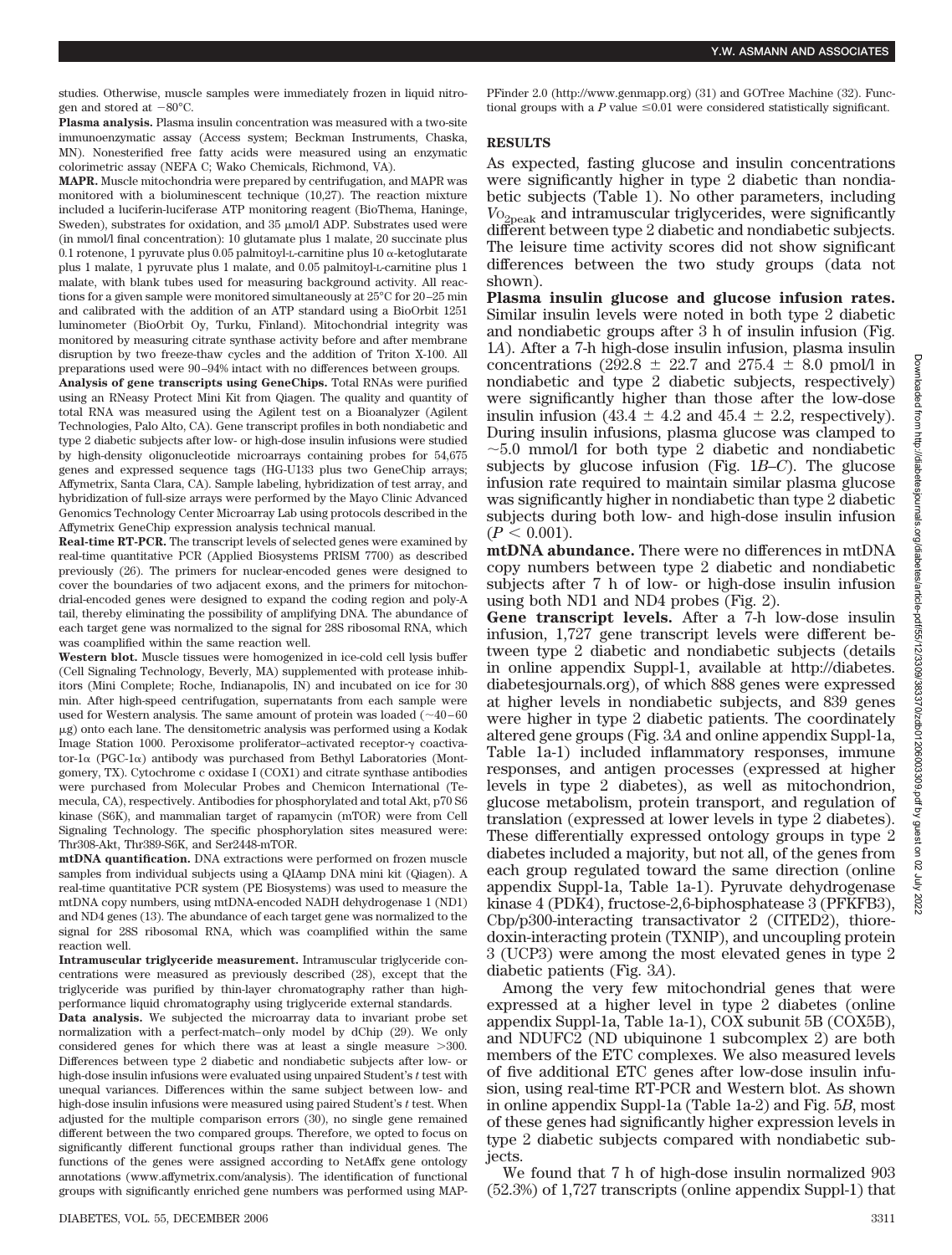

**FIG. 1. Plasma insulin (***A***) and glucose (***B***) concentrations and glucose infusion rate (GIR) (***C***) during 7 h of low- or high-dose insulin infusion in 13 type 2 diabetic and 17 nondiabetic subjects. Top panels show results with the low-dose insulin infusion, and bottom panels show results with** high-dose insulin infusion.  $\bullet$ , nondiabetic subjects;  $\triangledown$ , type 2 diabetic subjects.

were different between type 2 diabetic and nondiabetic patients during low-dose insulin infusion. Of the differentially expressed function groups during low-dose insulin, 56% of the transcripts were normalized by a high dose of insulin, as shown in online appendix table Suppl-1a. We noted that 187 of those 1,727 genes (Fig. 3*B* and online appendix Suppl-2) significantly altered by high-dose insulin are enriched with genes involved in protein folding/ transport and transcription. The initial differences during low-dose insulin infusion, noted for transcripts of NSFL1 cofactor (NSFL1C), pentatricopeptide repeat domain 2 (PTCD2), and crystalline zeta-like 1 (CRYZL1), became greater during high-dose insulin infusion (Fig. 3*B*).

In addition to those 187 genes, 7 h of high-dose insulin infusion altered additional sets of genes in both type 2 diabetic (1,114 genes total, 2.04%) and nondiabetic (1,581,



**FIG. 2. mtDNA abundance (copy number) after 7 h of low-dose insulin infusion (lowIns) or high-dose insulin infusion (highIns) using primers and probes directed to mitochondrial-encoded genes ND1 (left panel)** and ND4 (right panel).  $\blacksquare$ , type 2 diabetic subjects;  $\Box$ , nondiabetic **subjects.**

2.89) subjects. There were 921 unique genes in type 2 diabetic subjects (Fig. 4*A*) that were altered by high insulin and enriched with functional gene groups upregulated by insulin (tubulin and microtubule, steroid hormone receptor, protein transport, and peptidyl-prolyl *cis-*trans isomerase [PPIase]) and gene groups downregulated by high insulin (transcription, translation, and calcium binding) (Fig. 4*C*). For nondiabetic subjects, there were 1,398 genes that were uniquely regulated by high-dose insulin infusion (Fig. 4*D*) and enriched with upregulated function groups (translation, transcription, ubiquitin conjugation, muscle development, and actin/cytoskeleton) as well as downregulated gene groups (transcription repressors, lyase, and cholesterol transporters).

There were only 183 genes commonly regulated by high-dose insulin infusion (Fig. 4*B*) between the two study groups. Most of these 183 genes were regulated toward the same direction by insulin, except for DICER1, cell division cycle 2-like 5 (CDC2L5), and ubiquitin specific protease 5 (USP5) (Fig. 4*B*). Upregulated genes were significantly enriched with transcription factors, and downregulated genes enriched with transcripts related to ubiquitin cycle, transcription repression, and ion homeostasis. The details of the genes given in Fig. 4*A*–*C* can be found in online appendix Suppl-3, Suppl-4, and Suppl-5.

**Effects of low- and high-dose insulin infusion on MAPR, transcripts, and protein concentrations of mitochondrial proteins.** As shown in Fig. 5*A*, at a postabsorptive insulin level after low-dose insulin infusion, MAPR of type 2 diabetic subjects was not different from that of nondiabetic subjects, despite the lower expression of many mitochondrial genes, as indicated in Fig. 3*A* and online appendix Suppl-1a. There was no significant correlation between MAPR on either study day with intramuscular triglyceride content in either subject group.

Increasing insulin from the postabsorptive to postprandial level by 7-h high-dose insulin infusion showed a significant increase only in MAPR in nondiabetic subjects (Fig. 5*C*). mRNA levels of COX5B, succinyl dehydroge-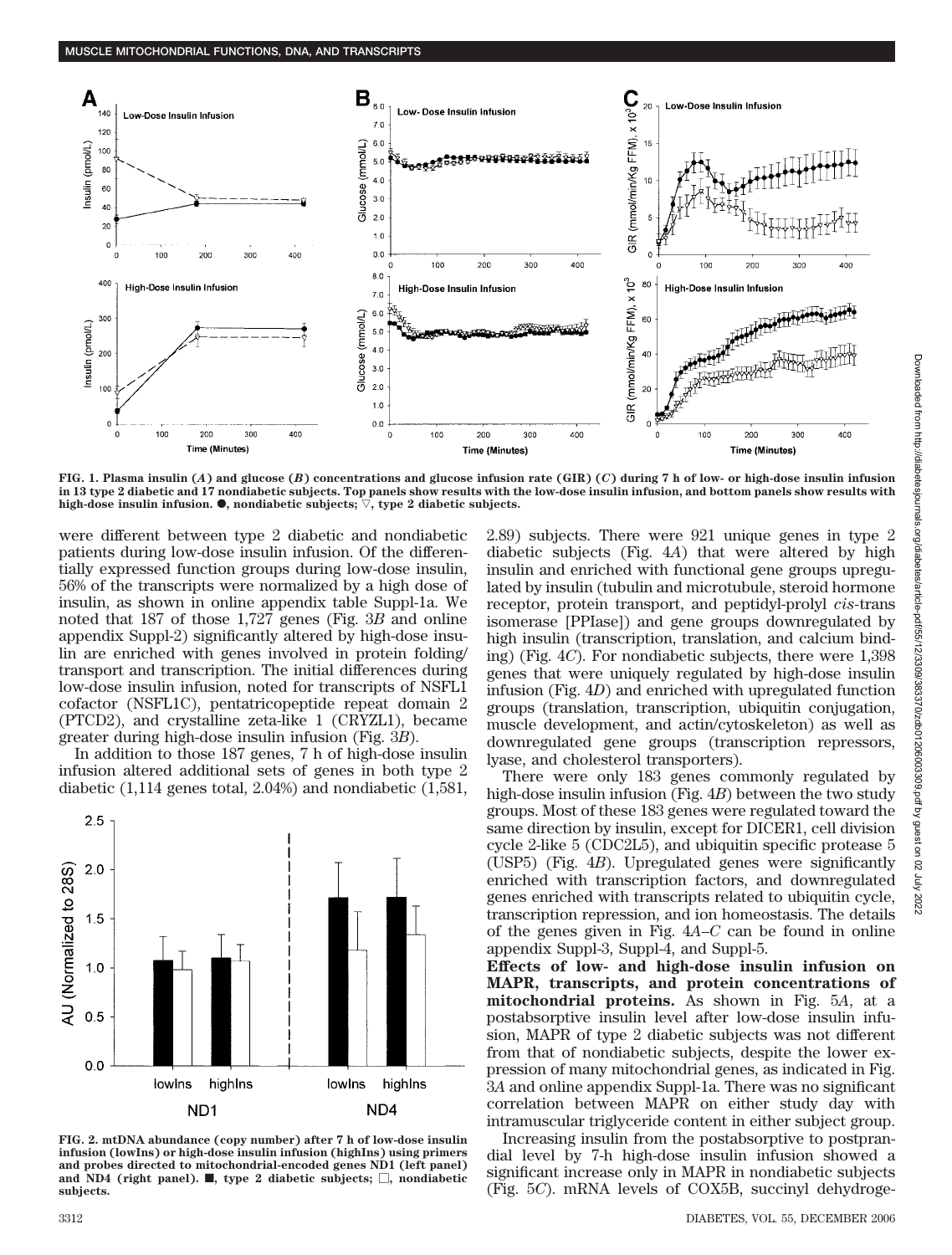

**FIG. 3. Skeletal muscle gene transcript profiles measured using Affymetrix HG-U133 plus two GeneChips in eight type 2 diabetic (T2D) and eight nondiabetic (ND) subjects. Mitochondrial (Mito) genes are highlighted in red.** *A***: Volcano plot of 1,727 differentially expressed genes between type 2 diabetic and nondiabetic subjects at postabsorptive insulin levels after a 7-h low-dose insulin infusion. The more highly expressed transcripts in nondiabetic subjects (left panel) were enriched with genes involved in mitochondrion, glucose metabolism, protein transport, and translation regulation. The more highly expressed transcripts in type 2 diabetic subjects (right panel) were significantly enriched with genes involved in immune response, inflammatory reaction, and antigen process. The most different transcripts between the two study groups included PDK4, CITED2, UCP3, TXNIP, and PFKFB3. Of the mitochondrial genes, 40 and 9 were expressed at lower or higher levels in type 2 diabetic patients, respectively (red dots).** *B***: Effect of increasing insulin to postprandial levels by 7-h high-dose insulin infusion in type 2 diabetic patients. A total of 187 genes that were different (corrected) at postabsorptive insulin levels after a high-dose insulin infusion were significantly changed by increased insulin in type 2 diabetic subjects, using paired Student's** *t* **test. Genes more highly expressed in type 2 diabetes after low-dose insulin infusion were downregulated by high-dose insulin (upper-left quarter); genes expressed at lower levels in type 2 diabetes after low-dose insulin infusion were upregulated by high-dose insulin (bottom-right quarter). The differences of 184 of 187 genes, including 4 mitochondrial genes (red dots), were reduced by insulin in type 2 diabetic subjects, and only 3 genes (PTCD2, CRYZL1, and NSFL1C) were further differentiated by high-dose insulin administration between the two groups (bottom-left and upper-right quarters).**

nase, COX3, COX4, and ND4 were significantly higher in type 2 diabetic than nondiabetic subjects. As shown in Fig. 5*D*, increasing insulin levels reduced the expression of COX1 and citrate synthase in type 2 diabetic subjects, but in nondiabetic subjects the levels of these two proteins increased.

**Effect of high-dose insulin infusion on insulin signaling pathway.** We measured the phosphorylation of Akt, S6K, and mTOR after 3 and 7 h of low- and high-dose insulin infusion in both nondiabetic and type 2 diabetic subjects. As shown in Fig. 6, 3 h of low-dose insulin infusion significantly increased the phosphorylation of Akt and S6K in nondiabetic but not in diabetic subjects, whereas 7 h of low-dose insulin infusion diminished the differences. When high-dose insulin was administrated for 3 or 7 h, Akt and S6K phosphorylation in both type 2 diabetic and nondiabetic patients was significantly decreased, whereas mTOR phosphorylation was significantly increased in both groups after 3 h of high-insulin administration, and selectively in the nondiabetic group after 7 h of high insulin.

**Mitochondrial transcriptional factors.** PGC-1 $\alpha$ , a regulatory factor of mitochondrial biogenesis, was not different between the two study groups after 7 h of low-dose insulin infusion (Fig. 7*A*). A 7-h high-dose insulin infusion significantly decreased PGC-1 $\alpha$  protein content in type 2 diabetic but not in nondiabetic subjects (Fig. 7*D*). PGC-1 mRNA levels were similar in type 2 diabetic and nondiabetic subjects at low levels of insulin (Fig. 7*B*), and high-dose insulin increased the levels, but no differences between type 2 diabetic and nondiabetic subjects were noted (Fig. 7*C*). After 7 h of both low- and high-dose insulin infusion, mitochondrial transcription factor A mRNA levels were lower in nondiabetic than in type 2 diabetic subjects (Fig. 7*C*).

## **DISCUSSION**

The current study was conducted to determine whether the previously reported muscle mitochondrial defects in type 2 diabetic patients represent an intrinsic problem or occur secondary to altered glucose and insulin levels and/or are caused by insulin resistance. We observed that when plasma insulin and glucose concentrations were similar at postabsorptive levels, skeletal muscle ATP production and mtDNA copy numbers were similar in both type 2 diabetic and nondiabetic groups. The transcript levels of the majority (76.5%) of the genes encoding mitochondrial proteins were expressed at lower levels in skeletal muscle of type 2 diabetic patients at a postabsorptive insulin level (online appendix Suppl-1a). However, the mitochondrial gene transcripts (based on both gene array analysis, real-time PCR, and Western blot) encoding subunits of protein complexes involved specifically in the ETC were expressed at higher levels in type 2 diabetic than in nondiabetic subjects. Increasing insulin from the postabsorptive to a postprandial level caused an increase in MAPR in nondiabetic but not in type 2 diabetic subjects. This lack of enhancement of MAPR in type 2 diabetes was associated with a lower rate of glucose disposal and other evidence of insulin resistance. Increasing insulin levels also reduced PGC-1 $\alpha$ , COX1, and citrate synthase expression in type 2 diabetic patients.

A major strength of the current study is that we maintained identical blood concentrations of glucose and insulin in type 2 diabetic and nondiabetic subjects using 7-h insulin infusion and euglycemia clamp during a somatostatin blockade. The above approach helped to eliminate the potential impact of variable insulin and glucose levels on muscle mitochondria in type 2 diabetic and nondiabetic subjects. The choice of a 7-h insulin infusion was largely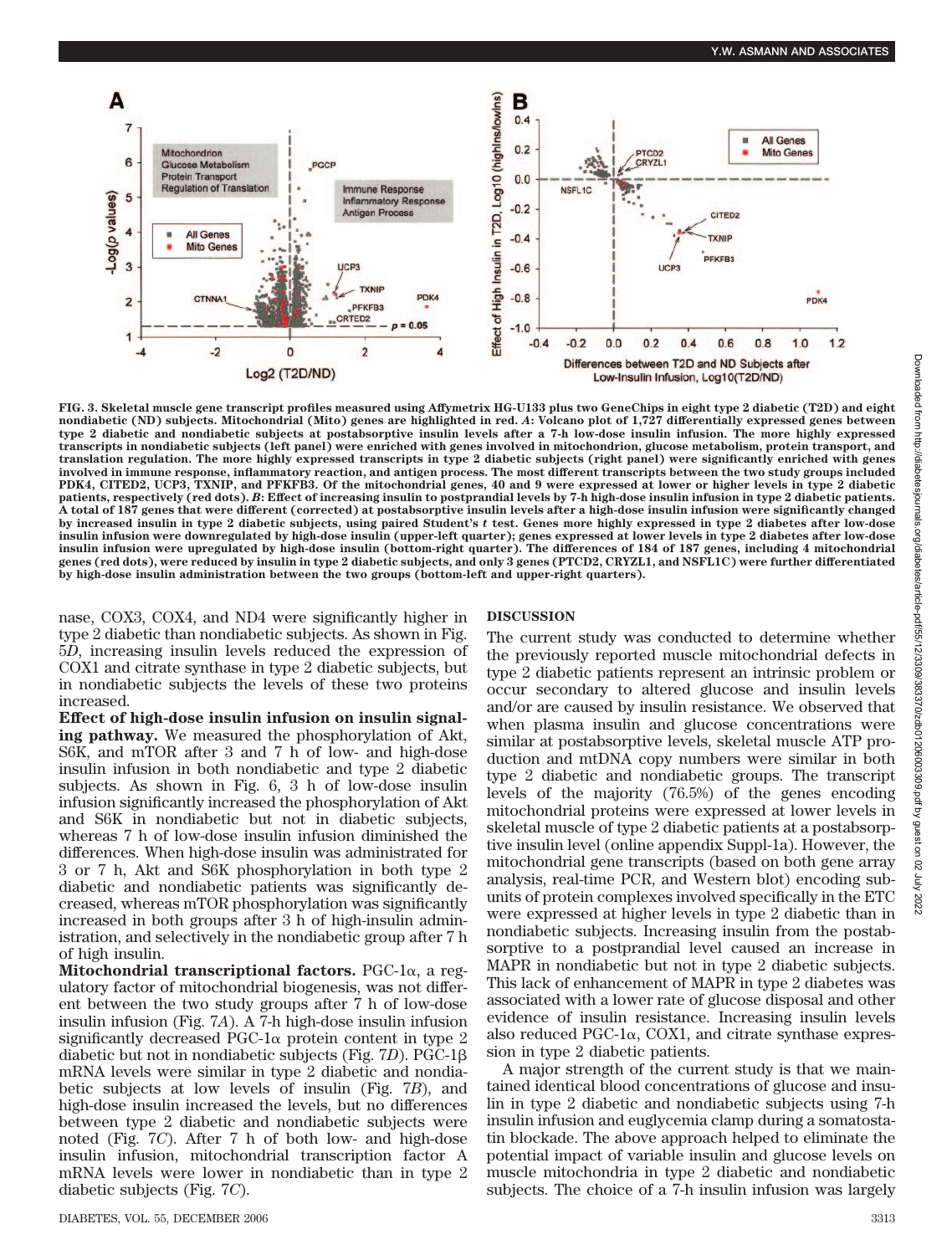

**FIG. 4. The differential responses of transcript levels after increasing insulin levels from postabsorptive level to higher postprandial level in type 2 diabetic (T2D) and nondiabetic (ND) groups.** *A***: A total of 921 unique genes in type 2 diabetes and 1,398 unique genes in nondiabetic subjects were changed by increased insulin levels. A common set of 183 genes from two study groups were regulated by increased insulin.** *B***: A total of 183 genes changed in both type 2 diabetic and nondiabetic subjects from low- (lowIns) to high-dose (highIns) insulin. The upper-left quarter shows genes upregulated in nondiabetic subjects and downregulated in type 2 diabetic patients by high-dose insulin; the bottom-right quarter shows genes upregulated in type 2 diabetic patients and downregulated in nondiabetic subjects by high-dose insulin; the upper-right quarter shows genes upregulated in both nondiabetic and type 2 diabetic subjects by high-dose insulin; the bottom-left quarter shows genes downregulated in both nondiabetic and type 2 diabetic subjects by high-dose insulin. Only 3 of 183 genes (DICER1, CDC2L5, and USP5) were regulated toward different directions between the two study groups. The common upregulated genes between the two groups were enriched with transcription-related genes, whereas the common downregulated genes were enriched with ubiquitin cycle, transcription repressor, and ion homeostasis–related genes.** *C* **and** *D***: Genes that were uniquely regulated by increased insulin in type 2 diabetic (***C***) and nondiabetic subjects (***D***).** *C***: Volcano plot of 921 genes changed in type 2 diabetic subjects from low- to high-dose insulin.** *D***: Volcano plot of 1,398 genes changed in type 2 diabetic subjects from lowto high-dose insulin. The right halves of the volcano plots are genes upregulated by insulin, and the left halves of the plots represent the genes downregulated by insulin. The significantly altered gene groups in both up- and downregulated groups of genes were indicated in the right and left halves of the plots, respectively.**

based on a pilot muscle cell line study in our laboratory (B. Di Camillo, L. Greenlund, G. Toffalo, C. Cobelli, K.S. Nair, unpublished observations) showing that increases in many gene transcripts peaked and started to decline after 8 h of insulin exposure. Moreover, in a prior study, we found an increase of mitochondrial gene transcripts with 8 h of high-dose insulin infusion, whereas no significant changes occurred at 4 h (10). It is possible that insulin therapy for longer than 7 h may normalize the remaining differentially expressed genes between type 2 diabetic and nondiabetic subjects. This is supported by earlier work from our group showing that 10 days of insulin treatment in patients with type 2 diabetes normalized the transcript differences of most genes compared with nondiabetic control subjects (22), demonstrating that the dose and duration of insulin treatment play key roles in skeletal muscle gene regulation.

We also noted that during both low and high insulin levels, muscle mtDNA abundance was similar in both groups, which, together with the observation of similar MAPR at lower physiological concentrations of insulin, suggests there is not an intrinsic muscle mitochondrial defect in type 2 diabetic patients. To confirm the values for mtDNA abundance, we used two different probes and performed the measurements on muscle biopsy samples obtained from otherwise healthy subjects in both groups. A previous study reported lower muscle mtDNA content in type 2 diabetic patients, but their samples were obtained from legs undergoing amputation because of diabetesrelated complications (33). It is possible that hypoxia caused by arterial occlusion or leg infection may affect mtDNA content and could explain the different results of these studies. Similar mtDNA abundance in type 2 diabetic and nondiabetic subjects observed in the current study is in contrast with an age-related decrease in mtDNA abundance reported in skeletal muscle of humans (13) and rodents (34). A reduced mtDNA in aging occurs in association with reduced MAPR, whereas baseline MAPR and mtDNA levels in type 2 diabetic and nondiabetic subjects are similar. The observed defect in type 2 diabetic patients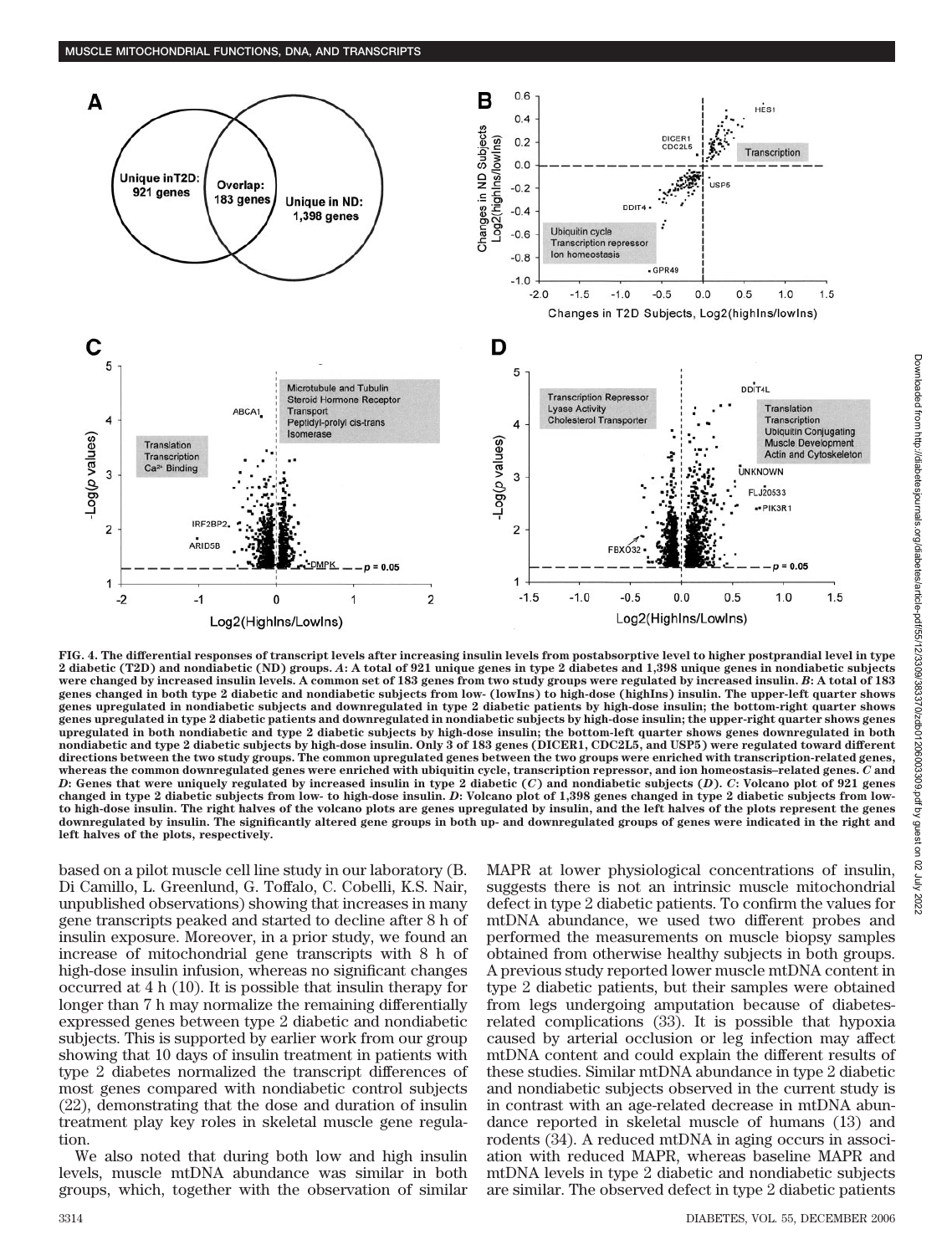

**FIG. 5. Skeletal muscle ATP production rate (MAPR) and the effect of increasing insulin levels from a postabsorptive level to a higher postprandial level in type 2 diabetic and nondiabetic groups. Measurements were made in the presence of six different substrate combinations: pyruvate plus malate (PM), palmitoyl-L-carnitine plus malate (PCM), glutamate plus malate (GM), succinate plus rotenone (SR), pyruvate plus** palmitoyl-L-carnitine plus α-ketoglutarate plus malate (PPKM), and α-ketoglutarate (KG). A: At postabsorptive insulin levels after a 7-h low-dose **insulin infusion, there were no differences in MAPR between the two study groups.** *B***: Expression levels of seven ETC genes were measured after low-dose insulin infusion, using real-time PCR and Western blot, showing significant differences between type 2 diabetic and nondiabetic subjects.** *C***: Increasing insulin levels to postprandial levels by 7-h high-dose insulin (highIns) infusion significantly increased the MAPR in nondiabetic subjects using five of six substrates, but not in type 2 diabetic subjects.** *D***: Increasing insulin to the postprandial levels significantly upregulated the protein expression levels of COX1 in nondiabetic but not in type 2 diabetic subjects. Increasing insulin to high levels reduced COX1 and citrate synthase levels in type 2 diabetic subjects but not in nondiabetic subjects. #***P* **< 0.05, high vs. low insulin; \****P* **< 0.05, type 2 diabetic vs.** nondiabetic subjects;  $\mathcal{Q}P = 0.07$  type 2 diabetic vs. nondiabetic subjects.  $\blacksquare$ , type 2 diabetic subjects;  $\Box$ , nondiabetic subjects. CS, citrate synthase; **LowIns, low-dose insulin infusion.**

is their inability to increase MAPR in response to increasing insulin levels. In type 2 diabetic patients, increasing insulin from a low to a higher level was associated with a lower glucose infusion rate, suggesting lower glucose disposal mostly in skeletal muscle (Fig. 1*C*). This reduced glucose disposal in muscle could be a potential explanation for the observed impairment in ATP production in response to increasing insulin levels. It is also known that oxygen consumption or thermic response to oral glucose (35), intravenous glucose, and insulin infusions (36) is also lower in type 2 diabetic patients, which is consistent with the current observation of a lack of increase in MAPR in type 2 diabetic patients.

We also compared the phosphorylation of insulin signaling proteins between type 2 diabetic and nondiabetic subjects after both 3 and 7 h of low-dose insulin infusion. After a 3-h infusion, both Akt and S6K phosphorylation were lower in the type 2 diabetic patients, and by 7 h the differences between the groups were diminished. Both Akt and S6K phosphorylation were reduced after 3 or 7 h of high-dose insulin infusion, which may be due to the desensitization by insulin. Interestingly, although no dif-

DIABETES, VOL. 55, DECEMBER 2006 3315

ferences in mTOR phosphorylation were observed with low-dose insulin infusion, increasing insulin to a higher physiological concentration for 3 or 7 h increased phosphorylation of mTOR in both type 2 diabetic and nondiabetic subjects, but this increase was sustained at 7 h only in nondiabetic subjects. In general, the response of signaling proteins to insulin is consistent with reduced insulin sensitivity in type 2 diabetic patients in comparison with nondiabetic subjects. Moreover, the reduced glucose infusion rates needed to maintain similar glucose levels demonstrated lower insulin sensitivity in type 2 diabetic patients. Because insulin has been shown to enhance muscle mitochondrial biogenesis and MAPR (10), reduced insulin sensitivity is likely the basis of the lack of increase in MAPR in type 2 diabetic subjects on increasing insulin level. Moreover, our previous studies have shown that muscle mitochondrial protein synthesis was enhanced by insulin in nondiabetic subjects (10) and in swine (11), but not in type 2 diabetic patients (12). The current study demonstrated that the increment of phosphorylation of mTOR in skeletal muscle, which mediates insulin effects on protein synthesis, was higher in nondiabetic than in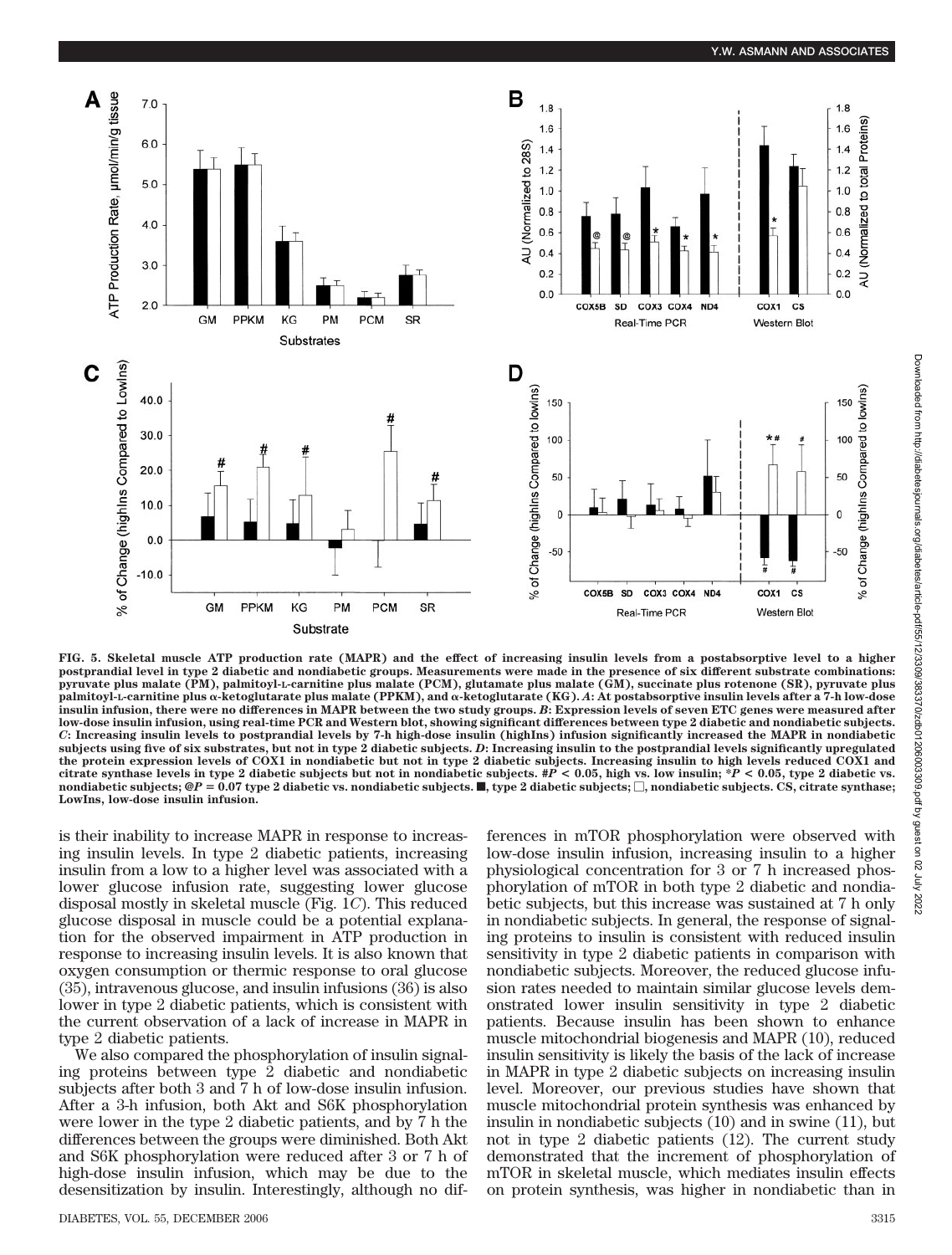

**FIG. 6. Effect of insulin infusion on the phosphorylation of insulin pathway molecules. Measurements were made by Western blot. The phosphorylation signals were calculated as the ratios of phosphorylated and corresponding total proteins.** *A***: Phosphorylation of insulin pathway molecules after 7 h of low-dose insulin infusion. A 3-h low-dose insulin infusion resulted in higher Akt and S6K phosphorylation in nondiabetic subjects compared with type 2 diabetic subjects, and 7 h of low-dose insulin normalized the differences.** *B***: Changes in the phosphorylation of insulin pathway molecules from low- (lowIns) to high-dose (highIns) insulin. A 3- and 7-h high-dose insulin infusion decreased Akt/S6K phosphorylation in both type 2 diabetic and nondiabetic subjects, whereas it increased mTOR phosphorylation in both groups at 3 h and in only** the nondiabetic group at  $\tilde{\tau}$  h.  $\#P$  < 0.05, high- vs. low-dose insulin;  $*P$  < 0.05, type 2 diabetic vs. nondiabetic subjects.  $\blacksquare$ , type 2 diabetic subjects; **, nondiabetic subjects.**

type 2 diabetic patients with increasing insulin levels. This may explain the lack of stimulation of muscle protein synthesis observed in type 2 diabetic patients (10–12).

The main objective of our study was to compare type 2 diabetic and nondiabetic subjects while on similar plasma insulin and glucose concentrations and to determine the effect of increasing insulin from low to high physiological concentrations. The responses, in general, to increasing insulin levels were significantly lower in type 2 diabetic than nondiabetic subjects. At the gene transcript level, increasing the insulin concentration affected the expression level of a substantially larger number of genes in nondiabetic (1,581 transcripts) than in type 2 diabetic patients (1,104 genes), which indicates the less robust response to insulin in type 2 diabetic patients. In the type 2 diabetic patients, the major impact of increasing insulin



FIG. 7. Effect of insulin infusion on PGC-1 $\alpha$ , PGC-1β, and mitochondrial transcription factor A (TFAM) levels measured by Western blot and **real-time PCR. PGC-1**- **protein levels (***A***), PGC-1 mRNA levels (***B***), and TFAM mRNA levels (***C***) after 3 and 7 h of low- or high-dose insulin** infusion. The effect of increasing insulin levels from low to high insulin for 7 h on PGC-1 $\alpha$  protein level in type 2 diabetic (*E*), PGC-1 $\beta$  mRNA levels (F), and TFAM mRNA levels (G). #P < 0.05, high vs. low insulin; \*P < 0.05, type 2 diabetic vs. nondiabetic subjects.  $\blacksquare$ , type 2 diabetic subjects; **, nondiabetic subjects. T2D, type 2 diabetic subjects; ND, nondiabetic subjects.**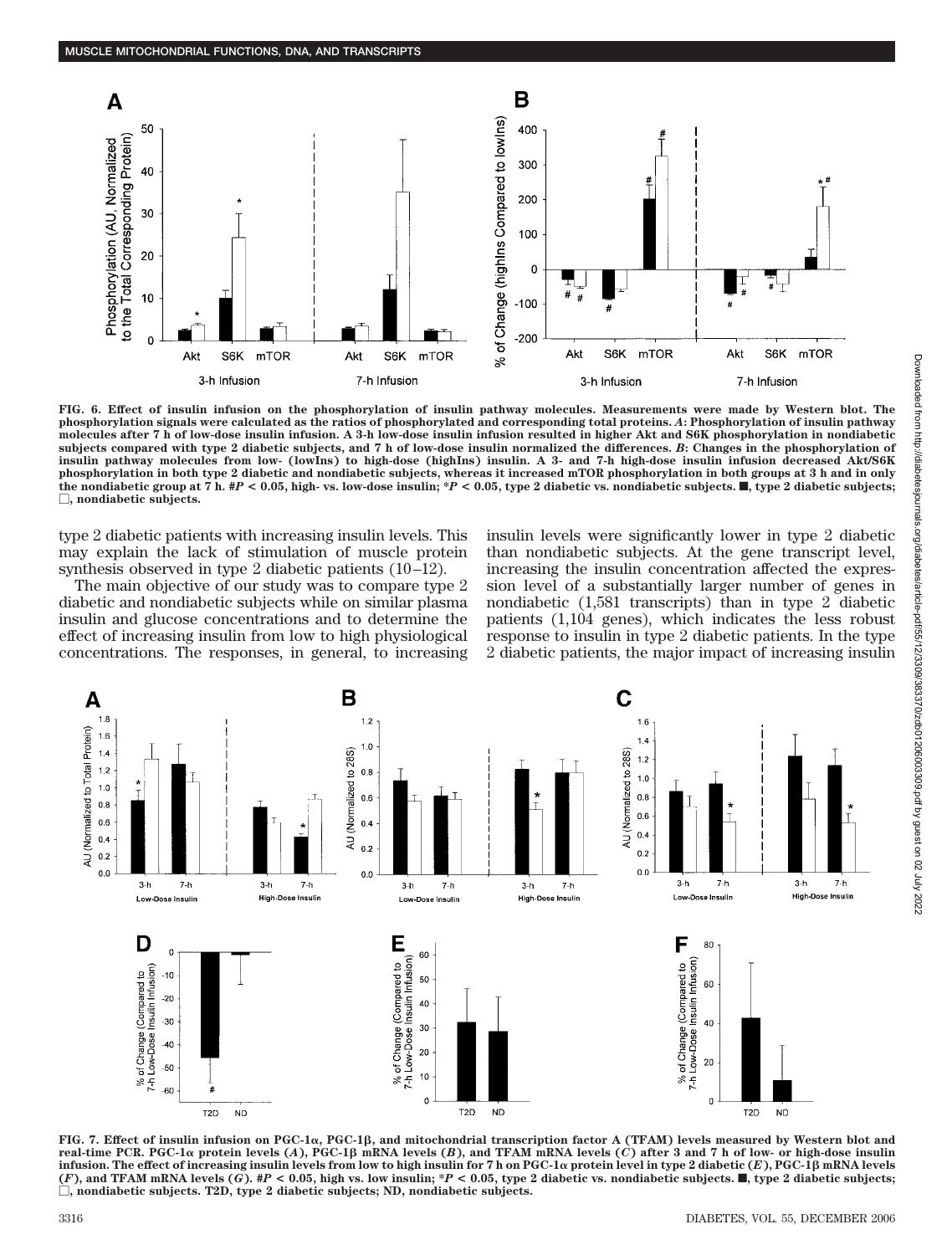| Confirmation of the microarray results based on data in literature (human and animal studies) |  |  |  |  |  |  |
|-----------------------------------------------------------------------------------------------|--|--|--|--|--|--|
|                                                                                               |  |  |  |  |  |  |

| Gene              | Microarray results<br>(nondiabetic/type)<br>2 diabetic) | P values of<br>microarray<br>results | Literature findings that agreed<br>with microarray findings (ref.) |
|-------------------|---------------------------------------------------------|--------------------------------------|--------------------------------------------------------------------|
| PDK4              | 0.08                                                    | 0.014                                | 48,49                                                              |
| <b>LPL</b>        | $1.60\,$                                                | 0.016                                | 50                                                                 |
| <b>TXNIP</b>      | 0.42                                                    | 0.006                                | 51,52                                                              |
| <b>CEBPD</b>      | 0.70                                                    | 0.033                                | 53                                                                 |
| FBXO32            | 0.70                                                    | 0.004                                | 54                                                                 |
| SOCS <sub>6</sub> | $1.77\,$                                                | 0.025                                | 55                                                                 |

was to increase mRNAs for genes involved in substrate transport, microtubule formation, steroid hormone receptor activity, and PPIase activity, whereas gene groups for the more typical functions of insulin, such as transcription, translation regulation, and calcium binding, were reduced (Fig. 4*C*). This is an intriguing observation because genes involved in protein transport were lower in type 2 diabetic patients after low-dose insulin infusion (Fig. 3*A*), showing that higher insulin levels were needed to normalize this defect. Reduced tubulin and number of microtubules has been reported in diabetic rats (37). PPIases are a major class of protein-folding helper enzymes (38), and type 2 diabetes is associated with defective protein folding or protein misfolding (39). The compensation of these functions by increased insulin levels supports the beneficial effect of glycemic control by insulin treatment in diabetes. In nondiabetic subjects, high-dose insulin infusion upregulated transcripts evolved in translation and transcription regulation, ubiquitin conjugation, and muscle/actin/cytoskeleton development, and it downregulated transcripts related to lyase, transcription repressor, and cholesterol transporter. Transcription and translation regulations are well-known functions of insulin. Changes in transcript levels of actin as well as cytoskeleton and muscle development are likely the results of the anabolic effect of insulin.

In the current study, we focused on the effects of insulin infusion on functional gene groups rather than individual genes. By doing so, we were able to understand the different gene transcript profiles between nondiabetic and type 2 diabetic subjects in the context of gene function, and at the same time we increased our confidence in our microarray results because individual genes identified as differentially expressed were not adjusted for multiple comparison errors. Many of the genes that we observed as differentially expressed between nondiabetic and type 2 diabetic subjects during low-level insulin infusion have been previously reported by other studies (Tables 2 and 3). In addition, the microarray results of several genes were confirmed using real-time PCR (Table 3). Our finding of higher transcript levels of genes involved in immune and inflammatory responses after low-dose insulin infusion agreed with reports that circulating inflammatory cytokines and other inflammation-sensitive plasma proteins are elevated in insulin-resistant states, including type 2 diabetes and obesity (40–42). Our observation of higher expression of genes involved in inflammation is of substantial interest in view of previous reports of association of low-grade systemic inflammation to the development of type 2 diabetes (43). In addition, genomewide linkage scans for diabetes-related phenotypes demonstrated association of multiple genes with both type 2 diabetes and inflammation (44–46).

Our observation of lower levels of transcripts of the nuclear-encoded mitochondrial genes involved is also consistent with findings by Patti et al. (20) and Mootha et al. (21). However, it is of interest that some of the gene transcripts directly involved in ETC are expressed at higher levels in skeletal muscle of type 2 diabetic patients at postabsorptive insulin levels, which may explain why there are no differences in MAPR between type 2 diabetic and nondiabetic subjects at low insulin levels. Furthermore, the lack of enhancement of MAPR in response to increasing insulin levels in type 2 diabetes may be related to the decreased levels of proteins involved in ATP production, such as citrate synthase and COX1. After a 3-h low-dose insulin infusion,  $PGC-1\alpha$  protein level was lower in type 2 diabetic patients, whereas after a 7-h infusion, when equal plasma insulin and glucose levels were achieved, the PGC-1 $\alpha$  levels were similar between the two study groups (Fig. 7*A*). However, increasing insulin levels from low to high resulted in a decline of  $PGC-1\alpha$  expression in type 2 diabetic but not in nondiabetic subjects (Fig.  $7E$ ). Two previous studies reported impaired PGC-1 $\alpha$ expression in type 2 diabetic patients (20,21). Patti et al. (20) performed the measurements after overnight fasting without controlling the blood insulin/glucose levels between study groups, and Mootha et al. (21) performed analysis after a 2-h hyperinsulinemic clamp. Both studies reported lower PGC-1 $\alpha$  levels in type 2 diabetic patients that were similar to our observations after the 3-h lowdose insulin infusion. However, another study by Southgate et al. (47) reported a reduction in PGC-1 $\alpha$  mRNA expression in skeletal muscle of nondiabetic people after a

TABLE 3

| Gene             | Microarray results<br>(nondiabetic/type)<br>2 diabetic) | P values of<br>microarray<br>results | PCR results<br>(nondiabetic/type 2<br>diabetic) | P values of<br>PCR<br>results |
|------------------|---------------------------------------------------------|--------------------------------------|-------------------------------------------------|-------------------------------|
| UCP <sub>3</sub> | 0.44                                                    | 0.006                                | 0.39                                            | 0.001                         |
| COX5B            | 0.84                                                    | 0.001                                | 0.61                                            | 0.075                         |
| SD <sub>1</sub>  | $1.16\,$                                                | 0.011                                | 0.56                                            | 0.045                         |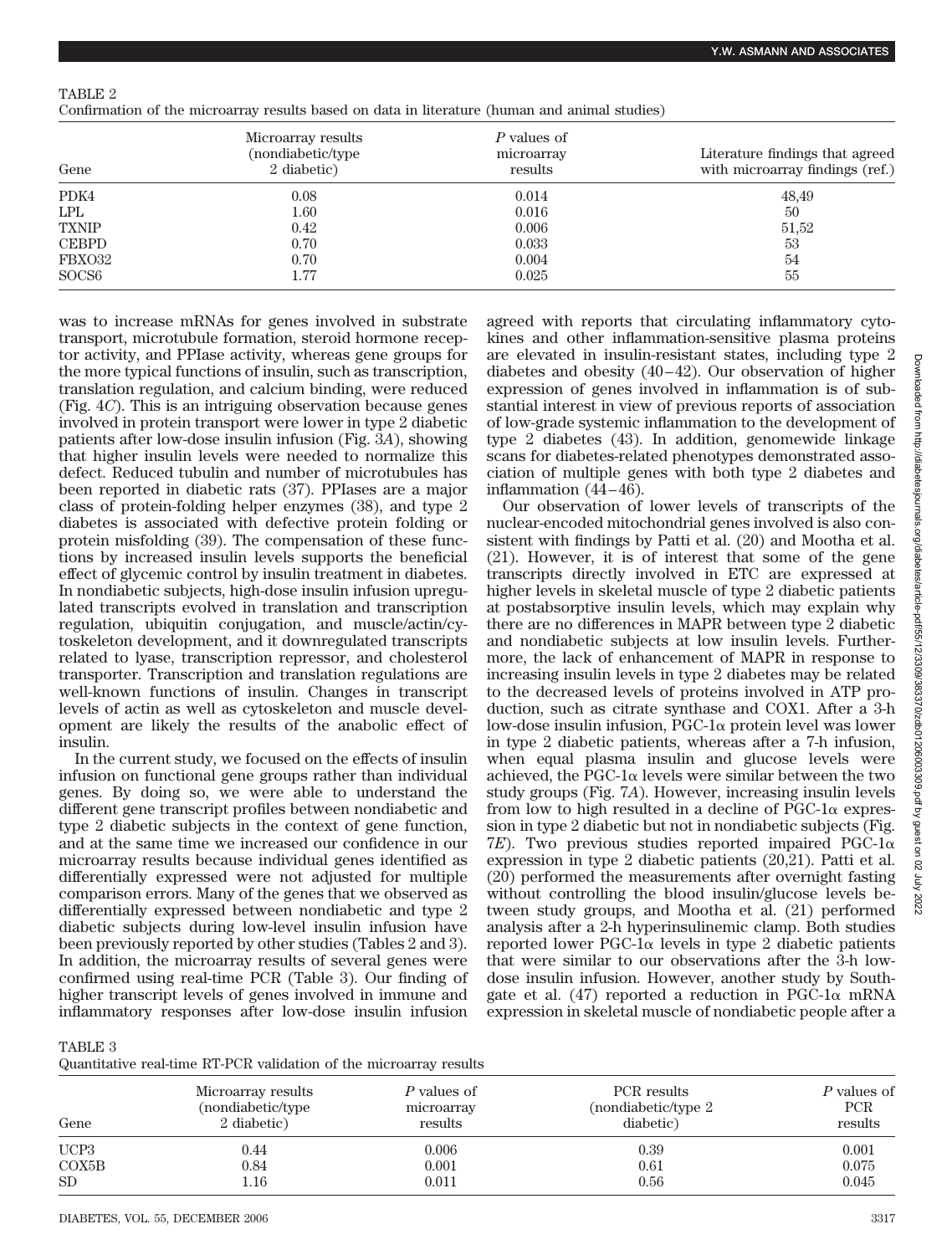3-h insulin infusion but not in muscle from type 2 diabetic patients. The differences in study protocols may explain the differences in PGC-1 $\alpha$  responses to insulin in type 2 diabetic patients between the two studies. In the current study, both postabsorptive and postprandial insulin levels were lower than those of the Southgate et al. (47) study. In addition, the latter study exposed skeletal muscle of type 2 diabetic patients to higher insulin levels than nondiabetic subjects at the baseline state. We did not compare baseline and 3-h levels, but levels at 3 and 7 h. However, it is not entirely clear why PGC-1 $\alpha$  levels decreased in muscle of type 2 diabetic patients but not in nondiabetic subjects after 7 h of high-dose insulin infusion. This decline of  $PGC-1\alpha$  protein levels may explain why MAPR did not increase in type 2 diabetic patients when insulin was increased from low to high levels. We also noted that increasing insulin levels resulted in increased mTOR phosphorylation in nondiabetic but not in type 2 diabetic subjects, which may have an impact on muscle mitochondrial protein synthesis and thus the differences in citrate synthase and COX1 between type 2 diabetic and nondiabetic subjects. Of note, we also measured PGC-1 mRNA, which was enhanced nonsignificantly by insulin, and no differences between the two groups were observed.

In summary, the current study demonstrated that MAPR was similar in type 2 diabetic and nondiabetic subjects at postabsorptive insulin levels, but patients with type 2 diabetes had a blunted MAPR response, in comparison with nondiabetic subjects, to increasing insulin to postprandial concentrations. Although the majority of mitochondrial gene transcripts were expressed at lower levels in skeletal muscle from type 2 diabetic patients at low insulin levels, ETC gene transcript levels were higher in type 2 diabetic patients, suggesting a compensatory response to maintain MAPR. No difference in mtDNA abundance between type 2 diabetic and nondiabetic subjects was noted, suggesting that reduced muscle mitochondrial content is not a standard finding in type 2 diabetic patients. The current data support the hypothesis that the differences in muscle mitochondrial function between type 2 diabetic patients and nondiabetic subjects are attributable to multiple factors related to insulin action rather than an intrinsic mitochondrial defect.

## **ACKNOWLEDGMENTS**

Support was provided by National Institutes of Health T32 Training Grants DK7352-25 (to Y.W.A.) and MO1 RR00585 (Mayo Clinic GCRC) and Grant RO1 DK41972; the David Murdock Professorship (to K.S.N.); and a Mayo Research Computing Facility research fund allocated by Dr. John E. Carpenter.

We thank the Mayo Clinic GCRC staff and our laboratory associates for assistance in performing these studies. We thank Michelle V. Hoeltzle from Mayo Clinic Advanced Genomics Technology Center Microarray Lab for performing sample labeling, hybridization of test array, and hybridization of full-size Affymetrix human genome U-133 plus 2.0 arrays.

### **REFERENCES**

- 1. Sasali A, Leahy JL: Insulin therapy for type 2 diabetes. *Curr Diab Rep* 3:378–385, 2003
- 2. Nair KS, Halliday D: Energy and protein metabolism in diabetes and obesity. In *Substrate and Energy Metabolism in Man,* 1st ed. Garrow JS, Halliday D, Eds. London, John Libbey, 1985, p. 195–202
- 3. Cheatham B, Kahn CR: Insulin action and the insulin signaling network. *Endocr Rev* 16:117–142, 1995
- 4. O'Brien RM, Granner DK: Regulation of gene expression by insulin. *Physiol Rev* 76:1109–1161, 1996
- 5. O'Brien RM, Granner DK: Regulation of gene expression by insulin. *Biochem J* 278 (Pt. 3):609–619, 1991
- 6. Andersen PH, Lund S, Vestergaard H, Junker S, Kahn BB, Pedersen O: Expression of the major insulin regulatable glucose transporter (GLUT4) in skeletal muscle of noninsulin-dependent diabetic patients and healthy subjects before and after insulin infusion. *J Clin Endocrinol Metab* 77:27–32, 1993
- 7. Schalin-Jantti C, Yki-Jarvinen H, Koranyi L, Bourey R, Lindstrom J, Nikula-Ijas P, Franssila-Kallunki A, Groop LC: Effect of insulin on GLUT-4 mRNA and protein concentrations in skeletal muscle of patients with NIDDM and their first-degree relatives. *Diabetologia* 37:401–407, 1994
- 8. Pessin JE, Saltiel AR: Signaling pathways in insulin action: molecular targets of insulin resistance. *J Clin Invest* 106:165–169, 2000
- 9. Andreelli F, Laville M, Ducluzeau PH, Vega N, Vallier P, Khalfallah Y, Riou JP, Vidal H: Defective regulation of phosphatidylinositol-3-kinase gene expression in skeletal muscle and adipose tissue of non-insulin-dependent diabetes mellitus patients. *Diabetologia* 42:358–364, 1999
- 10. Stump CS, Short KR, Bigelow ML, Schimke JM, Nair KS: Effect of insulin on human skeletal muscle mitochondrial ATP production, protein synthesis, and mRNA transcripts. *Proc Natl Acad SciUSA* 100:7996–8001, 2003
- 11. Boirie Y, Short KR, Ahlman B, Charlton M, Nair KS: Tissue-specific regulation of mitochondrial and cytoplasmic protein synthesis rates by insulin. *Diabetes* 50:2652–2658, 2001
- 12. Halvatsiotis P, Short KR, Bigelow M, Nair KS: Synthesis rate of muscle proteins, muscle functions, and amino acid kinetics in type 2 diabetes. *Diabetes* 51:2395–2404, 2002
- 13. Short KR, Bigelow ML, Kahl J, Singh R, Coenen-Schimke J, Raghavakaimal S, Nair KS: Decline in skeletal muscle mitochondrial function with aging in humans. *Proc Natl Acad SciUSA* 102:5618–5623, 2005
- 14. Petersen KF, Befroy D, Sufour S, Dziura J, Ariyan C, Rothman DL, DiPietro L, Cline GW, Shulman G: Mitochondrial dysfunction in the elderly: possible role in insulin resistance. *Science* 300:1140–1142, 2003
- 15. Ritov VB, Menshikova EV, He J, Ferrell RE, Goodpaster BH, Kelley DE: Deficiency of subsarcolemmal mitochondria in obesity and type 2 diabetes. *Diabetes* 54:8–14, 2005
- 16. Petersen KF, Dufour S, Befroy D, Garcia R, Shulman GI: Impaired mitochondrial activity in the insulin-resistant offspring of patients with type 2 diabetes. *N Engl J Med* 350:664–671, 2004
- 17. Kelley DE, He J, Menshikova EV, Ritov VB: Dysfunction of mitochondria in human skeletal muscle in type 2 diabetes. *Diabetes* 51:2944–2950, 2002
- 18. Rome S, Clement K, Rabasa-Lhoret R, Loizon E, Poitou C, Barsh GS, Riou JP, Laville M, Vidal H: Microarray profiling of human skeletal muscle reveals that insulin regulates approximately 800 genes during a hyperinsulinemic clamp. *J Biol Chem* 278:18063–18068, 2003
- 19. Yang X, Pratley RE, Tokraks S, Bogardus C, Permana PA: Microarray profiling of skeletal muscle tissues from equally obese, non-diabetic insulin-sensitive and insulin-resistant Pima Indians. *Diabetologia* 45:1584– 1593, 2002
- 20. Patti ME, Butte AJ, Crunkhorn S, Cusi K, Berria R, Kashyap S, Miyazaki Y, Kohane I, Costello M, Saccone R, Landaker EJ, Goldfine AB, Mun E, DeFronzo R, Finlayson J, Kahn CR, Mandarino LJ: Coordinated reduction of genes of oxidative metabolism in humans with insulin resistance and diabetes: potential role of PGC1 and NRF1. *Proc Natl Acad SciUSA* 100:8466–8471, 2003
- 21. Mootha VK, Lindgren CM, Eriksson KF, Subramanian A, Sihag S, Lehar J, Puigserver P, Carlsson E, Ridderstrale M, Laurila E, Houstis N, Daly MJ, Patterson N, Mesirov JP, Golub TR, Tamayo P, Spiegelman B, Lander ES, Hirschhorn JN, Altshuler D, Groop LC: PGC-1alpha-responsive genes involved in oxidative phosphorylation are coordinately downregulated in human diabetes. *Nat Genet* 34:267–273, 2003
- 22. Sreekumar R, Halvatsiotis P, Schimke JC, Nair KS: Gene expression profile in skeletal muscle of type 2 diabetes and the effect of insulin treatment. *Diabetes* 51:1913–1920, 2002
- 23. Taylor HL, Jacobs DR Jr, Schucker B, Knudsen J, Leon AS, Debacker G: A questionnaire for the assessment of leisure time physical activities. *J Chronic Dis* 31:741–755, 1978
- 24. Copeland KC, Kenney FA, Nair KS: Heated dorsal hand vein sampling for metabolic studies: a reappraisal. *Am J Physiol* 263:E1010–E1014, 1992
- 25. DeFronzo RA, Tobin JD, Andres R: Glucose clamp technique: a method for quantifying insulin secretion and resistance. *Am J Physiol* 237:E214–E223, 1979
- 26. Balagopal P, Schimke JC, Ades P, Adey D, Nair KS: Age effect on transcript